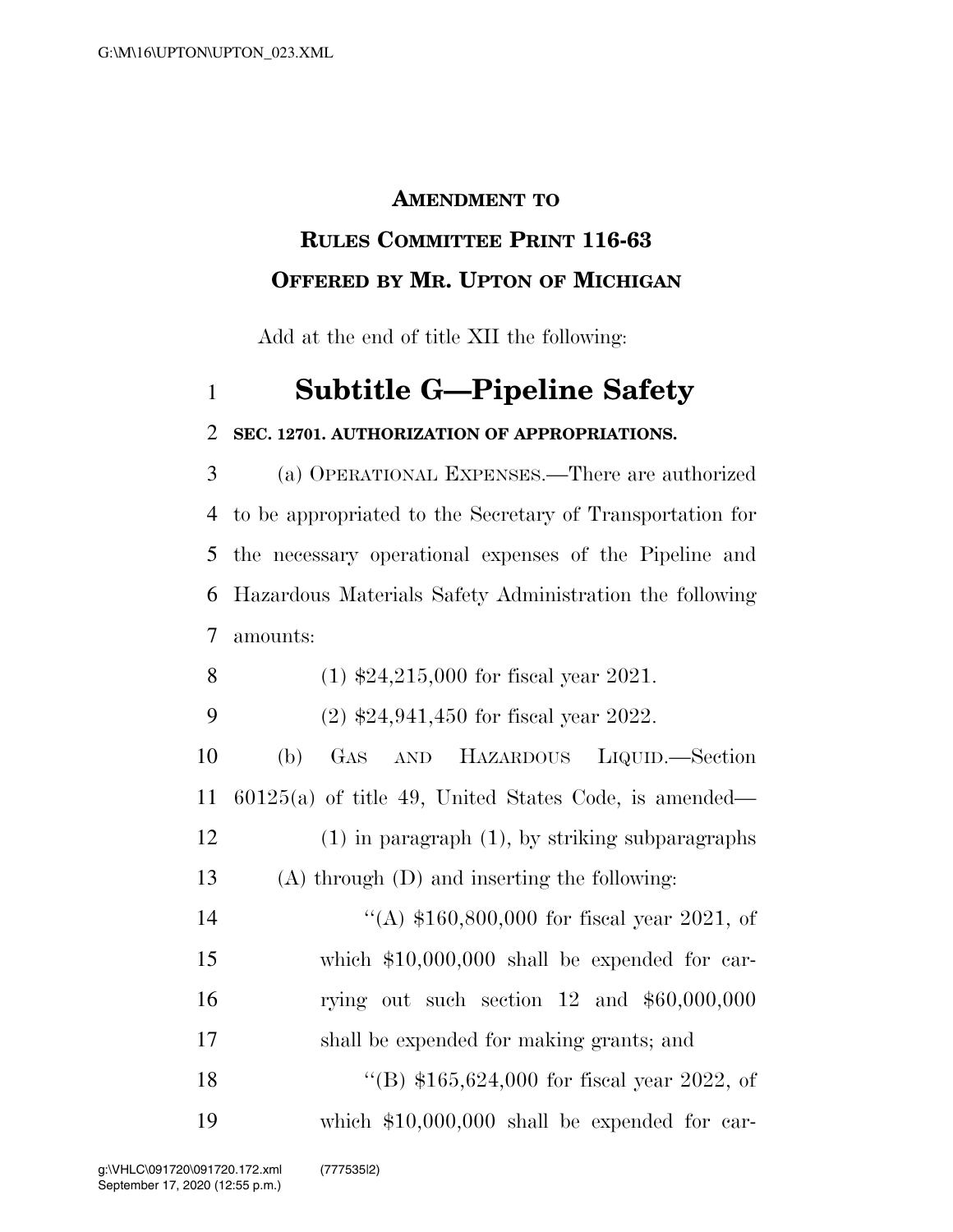| $\mathbf{1}$   | rying out such section $12$ and $$61,800,000$                   |
|----------------|-----------------------------------------------------------------|
| $\overline{2}$ | shall be expended for making grants.";                          |
| 3              | $(2)$ in paragraph $(2)$ , by striking subparagraphs            |
| $\overline{4}$ | $(A)$ through $(D)$ and inserting the following:                |
| 5              | "(A) $$25,000,000$ for fiscal year 2021, of                     |
| 6              | which $$5,000,000$ shall be expended for car-                   |
| $\overline{7}$ | rying out such section 12 and $$9,000,000$ shall                |
| 8              | be expended for making grants; and                              |
| 9              | "(B) $$25,000,000$ for fiscal year 2022, of                     |
| 10             | which $$5,000,000$ shall be expended for car-                   |
| 11             | rying out such section 12 and $$9,000,000$ shall                |
| 12             | be expended for making grants."; and                            |
| 13             | $(3)$ in paragraph $(3)$ , by striking "\$8,000,000             |
| 14             | for each of fiscal years 2017 through 2019" and in-             |
| 15             | serting "\$9,000,000 for each of fiscal years 2021              |
| 16             | through $2022$ ".                                               |
| 17             | GRANTS.-Section<br>EMERGENCY RESPONSE<br>(e)                    |
| 18             | $60125(b)(2)$ of title 49, United States Code, is amended       |
| 19             | by striking " $$10,000,000$ for each of fiscal years $2012$     |
| 20             | through $2015$ " and inserting " $$12,000,000$ for each of fis- |
| 21             | cal years $2021$ through $2022$ ".                              |
| 22             | (d) PIPELINE SAFETY INFORMATION GRANTS TO                       |
| 23             | COMMUNITIES.—Section $60130(c)$ of title 49, United             |
| 24             | States Code, is amended by striking "section 2(b) of the        |

PIPES Act of 2016, the Secretary shall expend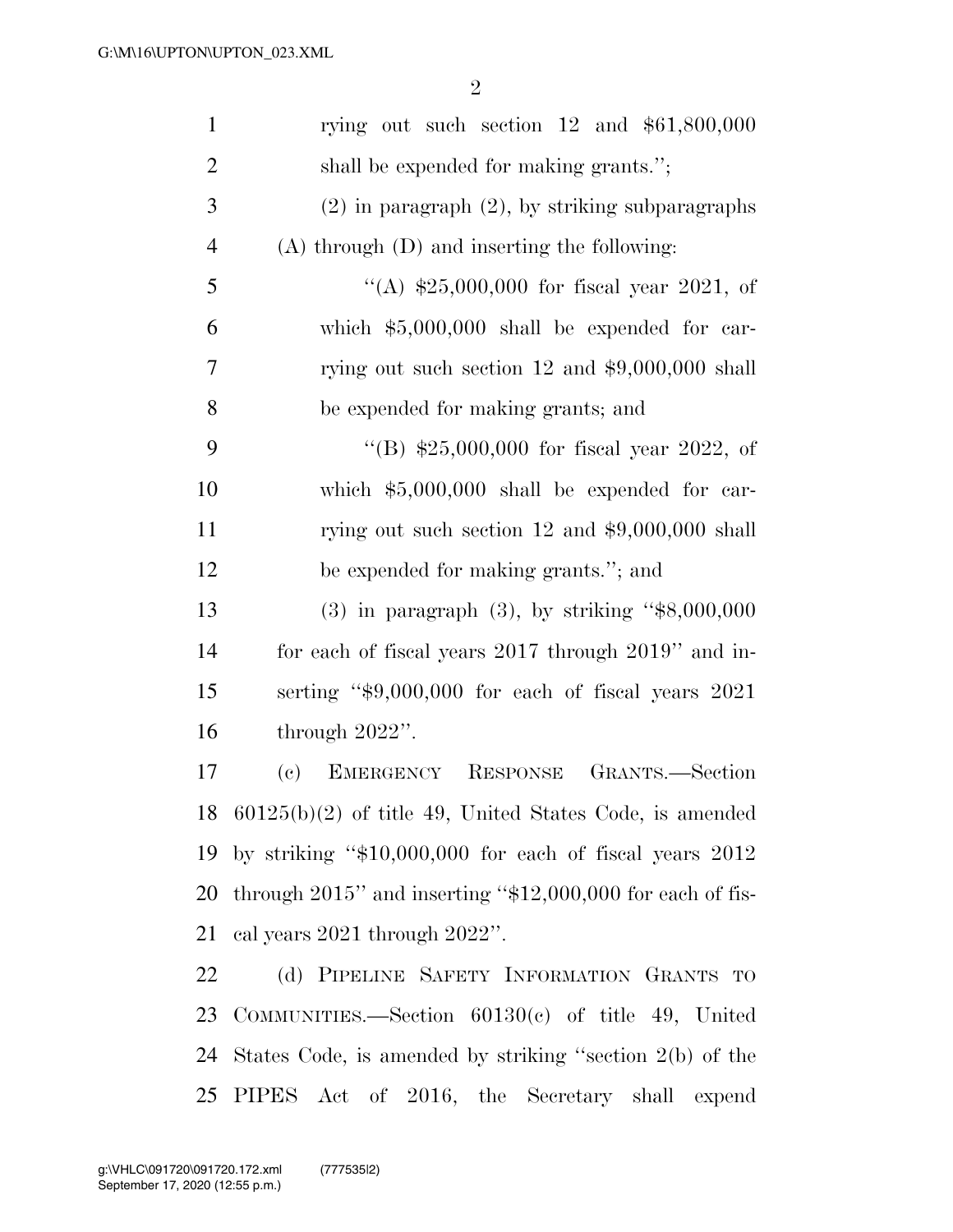\$1,500,000 for each of fiscal years 2016 through 2019 to carry out this section'' and inserting ''section 12701(a) of the Clean Economy Jobs and Innovation Act, the Sec- retary shall expend \$2,000,000 for each of fiscal years 2021 through 2022 to carry out this section''.

 (e) STATE DAMAGE PREVENTION PROGRAMS.—Sec- tion 60134(i) of title 49, United States Code is amended by striking ''\$1,500,000 for each of fiscal years 2012 through 2015'' and inserting ''\$2,000,000 for each of fis-cal years 2021 through 2022''.

 (f) ONE-CALL NOTIFICATION PROGRAMS.—Section 6107 of title 49, United States Code, is amended by strik- ing ''\$1,058,000 for each of fiscal years 2016 through 2019'' and inserting ''\$2,000,000 for each of fiscal years 2021 through 2022''.

#### **SEC. 12702. PIPELINE SAFETY WORKFORCE DEVELOPMENT.**

 (a) DIRECT HIRE AUTHORITY FOR PIPELINE AND HAZARDOUS MATERIALS SAFETY ADMINISTRATION.—

 (1) AUTHORITY.—The Administrator of the Pipeline and Hazardous Materials Safety Adminis- tration may appoint qualified candidates to positions described in paragraph (2) without regard to sec- tions 3309 through 3319 of title 5, United States Code.